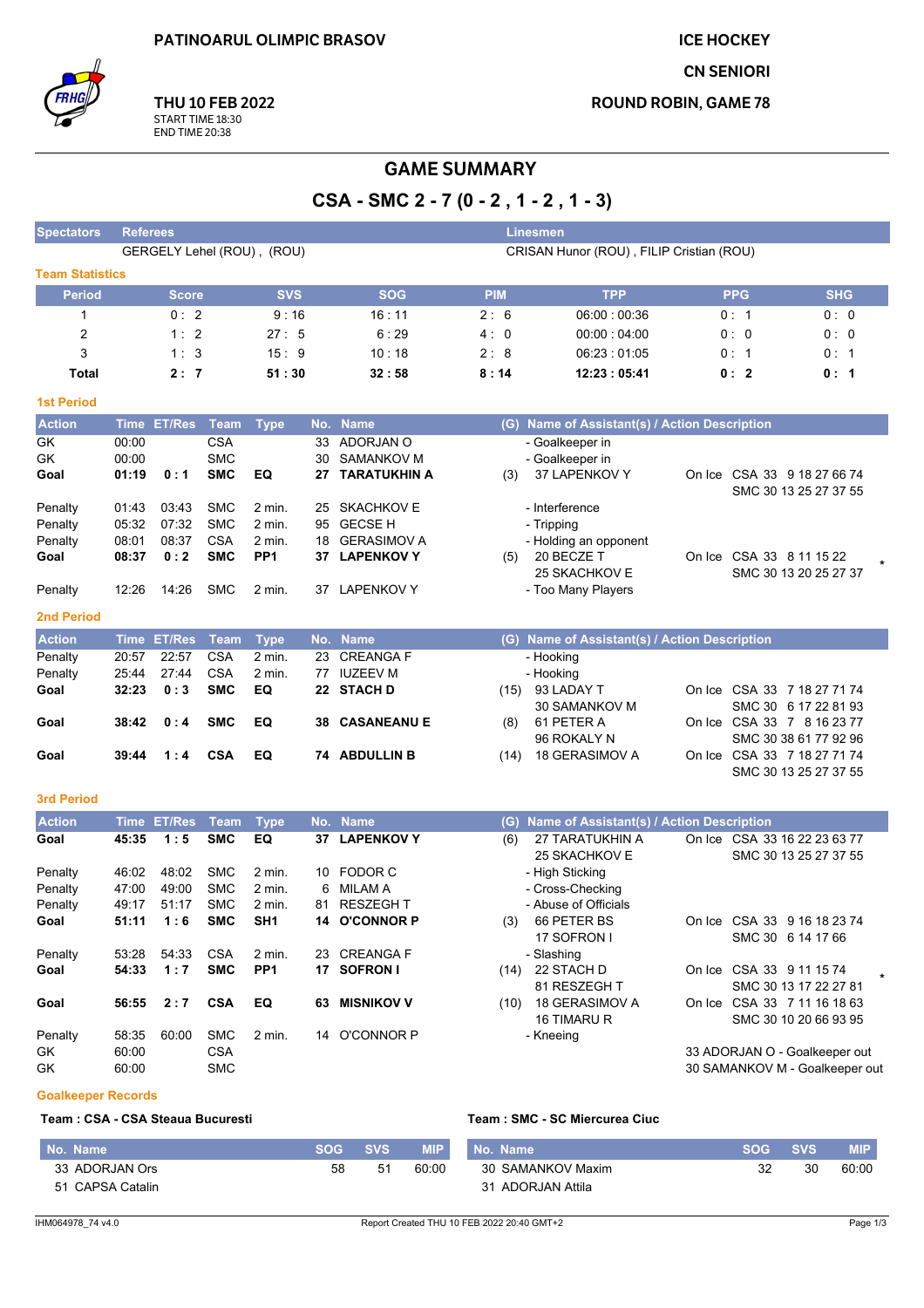**ICE HOCKEY** 

**CN SENIORI** 



**Game Statistics** 

THU 10 FEB 2022 START TIME 18:30<br>END TIME 20:38

### **ROUND ROBIN, GAME 78**

| <b>Shots on Goal</b><br>Head Coach : ALEXE Nelu<br><b>PIM</b><br>$\overline{2}$<br><b>TS</b><br>No. Pos.<br>G<br>A<br>P<br>3<br><b>OT</b><br>$+/-$<br><b>Name</b><br>$\overline{1}$<br>8 F<br><b>MARTINOV Daniil</b><br>0<br>0<br>0<br>0<br>0<br>0<br>0<br>0<br>$-1$<br>$-2$<br>16 F<br>0<br>0<br>0<br>$\mathbf{1}$<br><b>TIMARU Robert</b><br>1<br>$\mathbf{1}$<br>0<br>1<br>22 F<br>$\mathbf 0$<br>0<br>2<br>0<br>0<br>2<br>$-1$<br>GEORGESCU Mihail +A<br>0<br>0<br>$\overline{7}$<br>0<br>4<br>$\boldsymbol{2}$<br>$-3$<br>23 D<br>0<br>0<br>4<br>$\mathbf{1}$<br><b>CREANGA Florin</b><br>$-2$<br>77 D<br>0<br>0<br>0<br>$\overline{2}$<br>$\mathbf{1}$<br>0<br>$\mathbf 0$<br><b>IUZEEV Mikhail</b><br>$\mathbf{1}$<br><b>GERASIMOV Andrei</b><br>2<br>2<br>2<br>2<br>18 D<br>0<br>1<br>0<br>1<br>$-1$<br>$\mathbf 0$<br>27 F<br>FILIP Andrei +C<br>$\mathbf 0$<br>0<br>0<br>3<br>$\mathbf{1}$<br>0<br>4<br>$-1$<br>$\pmb{0}$<br>0<br>66 D<br><b>BOLDIZSAR Cristian</b><br>0<br>0<br>0<br>0<br>0<br>0<br>$-1$<br>71 F<br>POLOZOV Kirill<br>0<br>0<br>0<br>0<br>0<br>$\mathbf 0$<br>0<br>1<br>$\mathbf{1}$<br>$\overline{2}$<br>$-2$<br>74 F<br>$\mathbf{1}$<br>$\mathbf 0$<br>$\mathbf{1}$<br>0<br>$\mathbf{1}$<br>$\mathbf{1}$<br>4<br><b>ABDULLIN Bairas</b><br>2<br>9 F<br>$-2$<br><b>IRIMIA Adrian</b><br>0<br>0<br>0<br>0<br>0<br>1<br>1<br>$\overline{c}$<br>0<br>$\overline{2}$<br>11 D<br>SZABO David<br>0<br>$\mathbf 0$<br>0<br>0<br>0<br>$+1$<br>3<br>15 D<br><b>ORBAN Szilard</b><br>0<br>$\mathbf 0$<br>0<br>2<br>$\mathbf 0$<br>$\mathbf 0$<br>0<br>1<br>17 F<br>$\mathbf 0$<br>0<br>0<br>0<br>$\mathbf{1}$<br>0<br>0<br>$\mathbf{1}$<br>$\mathbf 0$<br>LORINCZ Levente +A<br>$\overline{2}$<br>63 F<br>$\mathbf{1}$<br>$\mathbf 0$<br>$\mathbf{1}$<br>0<br>$\mathbf{1}$<br>0<br>$\mathbf{1}$<br>0<br>MISNIKOV Vladisla<br>7 D<br><b>LUSNEAC Nicusor</b><br>0<br>0<br>0<br>0<br>0<br>0<br>0<br>0<br>0<br>10 F<br><b>GORBEA Tivadar</b><br>0<br>0<br>0<br>0<br>0<br>$\mathbf 0$<br>0<br>0<br>0<br>13 D<br>0<br>$\mathbf 0$<br>0<br>0<br>0<br>$\mathbf 0$<br>0<br>0<br>0<br><b>TAMIRJAN Eduard</b><br>14 F<br>0<br>0<br>0<br>0<br>0<br>0<br>0<br><b>ANDRAS - CSAKI Szabolcs</b><br>0<br>0<br>91 F<br>$\Omega$<br>$\Omega$<br>$\Omega$<br>$\Omega$<br>$\Omega$<br>$\Omega$<br>$\mathbf 0$<br><b>RADU Claudiu</b><br>0<br>0<br><b>ADORJAN Ors</b><br>33 GK<br>0<br>0<br>0<br>0<br>0<br>0<br>0<br>0<br>51 GK<br>0<br>0<br>$\mathbf 0$<br>0<br>0<br>$\mathbf 0$<br><b>CAPSA Catalin</b><br>0<br>0<br>$\mathbf 2$<br>3<br>5<br>8<br>16<br>6<br>10<br>32<br>Total<br>Team: SMC (White)<br>Shots on Goal<br>Head Coach: ROSSI Rico<br><b>PIM</b><br>$\overline{\mathbf{2}}$<br>3<br><b>TS</b><br>G<br>P<br>OT<br>No. Pos.<br><b>Name</b><br>A<br>$+/-$<br>и<br>$\overline{0}$<br>$\overline{0}$<br>$\overline{2}$<br>$\overline{0}$<br>$\overline{0}$<br>$\overline{0}$<br>6 F<br><b>MILAM Andrew</b><br>0<br>0<br>$+2$<br>14 F<br><b>O'CONNOR Patrick</b><br>$\mathbf 0$<br>2<br>0<br>$\mathbf{1}$<br>3<br>1<br>$\mathbf{1}$<br>4<br>$+1$<br>$\overline{2}$<br>3<br>3<br>$+2$<br>17 F<br>0<br>0<br>6<br>SOFRON Istvan +A<br>1<br>1<br>22 F<br>STACH David +A<br>2<br>2<br>1<br>1<br>0<br>1<br>1<br>4<br>$+1$<br>$\overline{2}$<br>$\mathbf 0$<br>81 F<br><b>RESZEGH Tamas</b><br>0<br>1<br>$\mathbf{1}$<br>$\Omega$<br>$\mathbf{1}$<br>$\mathbf{1}$<br>$+1$<br><b>KUBAT Karel</b><br>0<br>13 D<br>0<br>0<br>0<br>0<br>0<br>$\mathbf{1}$<br>1<br>$+1$<br>25 F<br>2<br>2<br>2<br>0<br>2<br>$\overline{c}$<br>SKACHKOV Evgeni<br>0<br>4<br>$+1$<br>$\overline{c}$<br>3<br>$\boldsymbol{2}$<br>27 D<br>$\mathbf{1}$<br>$\mathbf{1}$<br>0<br>4<br>9<br><b>TARATUKHIN Andrey</b><br>$+1$<br>5<br>$\boldsymbol{2}$<br>37 F<br>2<br>3<br>2<br>LAPENKOV Yevgeni<br>1<br>4<br>11<br>$+1$<br>$\overline{2}$<br>0<br>$\mathbf 0$<br>$\Omega$<br>$\Omega$<br>0<br>$\mathbf{1}$<br>3<br>55 D<br>SALLO Alpar<br>$+1$<br>10 F<br><b>FODOR Csanad</b><br>0<br>0<br>2<br>0<br>3<br>3<br>0<br>0<br>$-1$<br>20 F<br>2<br>BECZE Tihamer +C<br>0<br>$\mathbf{1}$<br>$\mathbf{1}$<br>0<br>$\mathbf{1}$<br>4<br>$-1$<br>$\mathbf{1}$<br>66 D<br>0<br>$\overline{2}$<br>$\mathbf 0$<br>3<br>$\mathbf 0$<br><b>PETER Balazs Szabolcs</b><br>1<br>$\mathbf{1}$<br>0<br>$\mathbf{1}$<br>93 F<br>0<br>0<br>$\mathbf 0$<br>$\Omega$<br>0<br>0<br>$\mathbf 0$<br><b>LADAY Tamas</b><br>1<br>$\mathbf{1}$<br>95 D<br>GECSE Hugo<br>$\Omega$<br>$\Omega$<br>$\Omega$<br>2<br>$\Omega$<br>$\Omega$<br>$-1$<br>0<br>0<br>38 F<br><b>CASANEANU Eduard</b><br>0<br>$\mathbf{1}$<br>0<br>0<br>$\mathbf{1}$<br>1<br>0<br>1<br>$+1$<br>61 F<br>PETER Andor<br>0<br>1<br>$\Omega$<br>$\Omega$<br>0<br>$\mathbf 0$<br>$\mathbf{1}$<br>0<br>$+1$<br>77 D<br>0<br>$\Omega$<br>$\Omega$<br>$\Omega$<br>$\mathbf 0$<br>$\Omega$<br>$\mathbf 0$<br>0<br><b>BAJKO Csongor</b><br>$+1$<br>$\overline{2}$<br>92 D<br><b>FARKAS Tamas</b><br>$\mathbf 0$<br>0<br>0<br>0<br>0<br>$\mathbf{1}$<br>$\mathbf{1}$<br>$+1$<br>96 F<br>$\overline{2}$<br><b>ROKALY Norbert</b><br>$\mathbf{1}$<br>$\Omega$<br>$\Omega$<br>$\mathbf{1}$<br>0<br>$\mathbf{1}$<br>$\mathbf 1$<br>$+1$<br>30 GK<br>SAMANKOV Maxim<br>0<br>$\mathbf{1}$<br>0<br>0<br>0<br>1<br>0<br>0<br>31 GK<br>0<br>$\mathbf 0$<br>0<br>$\mathbf 0$<br>0<br>0<br>0<br>$\mathbf 0$<br><b>ADORJAN Attila</b><br>13<br>$\overline{7}$<br>20<br>14<br>11<br>29<br>18<br>58<br><b>Total</b> | Team: CSA (Blue) |  |  |  |  |  |  |
|--------------------------------------------------------------------------------------------------------------------------------------------------------------------------------------------------------------------------------------------------------------------------------------------------------------------------------------------------------------------------------------------------------------------------------------------------------------------------------------------------------------------------------------------------------------------------------------------------------------------------------------------------------------------------------------------------------------------------------------------------------------------------------------------------------------------------------------------------------------------------------------------------------------------------------------------------------------------------------------------------------------------------------------------------------------------------------------------------------------------------------------------------------------------------------------------------------------------------------------------------------------------------------------------------------------------------------------------------------------------------------------------------------------------------------------------------------------------------------------------------------------------------------------------------------------------------------------------------------------------------------------------------------------------------------------------------------------------------------------------------------------------------------------------------------------------------------------------------------------------------------------------------------------------------------------------------------------------------------------------------------------------------------------------------------------------------------------------------------------------------------------------------------------------------------------------------------------------------------------------------------------------------------------------------------------------------------------------------------------------------------------------------------------------------------------------------------------------------------------------------------------------------------------------------------------------------------------------------------------------------------------------------------------------------------------------------------------------------------------------------------------------------------------------------------------------------------------------------------------------------------------------------------------------------------------------------------------------------------------------------------------------------------------------------------------------------------------------------------------------------------------------------------------------------------------------------------------------------------------------------------------------------------------------------------------------------------------------------------------------------------------------------------------------------------------------------------------------------------------------------------------------------------------------------------------------------------------------------------------------------------------------------------------------------------------------------------------------------------------------------------------------------------------------------------------------------------------------------------------------------------------------------------------------------------------------------------------------------------------------------------------------------------------------------------------------------------------------------------------------------------------------------------------------------------------------------------------------------------------------------------------------------------------------------------------------------------------------------------------------------------------------------------------------------------------------------------------------------------------------------------------------------------------------------------------------------------------------------------------------------------------------------------------------------------------------------------------------------------------------------------------------------------------------------------------------------------------------------------------------------------------------------------------------------------------------------------------------------------------------------------------------------------------------------------------------------------------------------------------------------------------------------------------------------------------------------------------------------------------------------------------------------------------------------------------------------------------------------------------------------------------------------------|------------------|--|--|--|--|--|--|
|                                                                                                                                                                                                                                                                                                                                                                                                                                                                                                                                                                                                                                                                                                                                                                                                                                                                                                                                                                                                                                                                                                                                                                                                                                                                                                                                                                                                                                                                                                                                                                                                                                                                                                                                                                                                                                                                                                                                                                                                                                                                                                                                                                                                                                                                                                                                                                                                                                                                                                                                                                                                                                                                                                                                                                                                                                                                                                                                                                                                                                                                                                                                                                                                                                                                                                                                                                                                                                                                                                                                                                                                                                                                                                                                                                                                                                                                                                                                                                                                                                                                                                                                                                                                                                                                                                                                                                                                                                                                                                                                                                                                                                                                                                                                                                                                                                                                                                                                                                                                                                                                                                                                                                                                                                                                                                                                                                                                        |                  |  |  |  |  |  |  |
|                                                                                                                                                                                                                                                                                                                                                                                                                                                                                                                                                                                                                                                                                                                                                                                                                                                                                                                                                                                                                                                                                                                                                                                                                                                                                                                                                                                                                                                                                                                                                                                                                                                                                                                                                                                                                                                                                                                                                                                                                                                                                                                                                                                                                                                                                                                                                                                                                                                                                                                                                                                                                                                                                                                                                                                                                                                                                                                                                                                                                                                                                                                                                                                                                                                                                                                                                                                                                                                                                                                                                                                                                                                                                                                                                                                                                                                                                                                                                                                                                                                                                                                                                                                                                                                                                                                                                                                                                                                                                                                                                                                                                                                                                                                                                                                                                                                                                                                                                                                                                                                                                                                                                                                                                                                                                                                                                                                                        |                  |  |  |  |  |  |  |
|                                                                                                                                                                                                                                                                                                                                                                                                                                                                                                                                                                                                                                                                                                                                                                                                                                                                                                                                                                                                                                                                                                                                                                                                                                                                                                                                                                                                                                                                                                                                                                                                                                                                                                                                                                                                                                                                                                                                                                                                                                                                                                                                                                                                                                                                                                                                                                                                                                                                                                                                                                                                                                                                                                                                                                                                                                                                                                                                                                                                                                                                                                                                                                                                                                                                                                                                                                                                                                                                                                                                                                                                                                                                                                                                                                                                                                                                                                                                                                                                                                                                                                                                                                                                                                                                                                                                                                                                                                                                                                                                                                                                                                                                                                                                                                                                                                                                                                                                                                                                                                                                                                                                                                                                                                                                                                                                                                                                        |                  |  |  |  |  |  |  |
|                                                                                                                                                                                                                                                                                                                                                                                                                                                                                                                                                                                                                                                                                                                                                                                                                                                                                                                                                                                                                                                                                                                                                                                                                                                                                                                                                                                                                                                                                                                                                                                                                                                                                                                                                                                                                                                                                                                                                                                                                                                                                                                                                                                                                                                                                                                                                                                                                                                                                                                                                                                                                                                                                                                                                                                                                                                                                                                                                                                                                                                                                                                                                                                                                                                                                                                                                                                                                                                                                                                                                                                                                                                                                                                                                                                                                                                                                                                                                                                                                                                                                                                                                                                                                                                                                                                                                                                                                                                                                                                                                                                                                                                                                                                                                                                                                                                                                                                                                                                                                                                                                                                                                                                                                                                                                                                                                                                                        |                  |  |  |  |  |  |  |
|                                                                                                                                                                                                                                                                                                                                                                                                                                                                                                                                                                                                                                                                                                                                                                                                                                                                                                                                                                                                                                                                                                                                                                                                                                                                                                                                                                                                                                                                                                                                                                                                                                                                                                                                                                                                                                                                                                                                                                                                                                                                                                                                                                                                                                                                                                                                                                                                                                                                                                                                                                                                                                                                                                                                                                                                                                                                                                                                                                                                                                                                                                                                                                                                                                                                                                                                                                                                                                                                                                                                                                                                                                                                                                                                                                                                                                                                                                                                                                                                                                                                                                                                                                                                                                                                                                                                                                                                                                                                                                                                                                                                                                                                                                                                                                                                                                                                                                                                                                                                                                                                                                                                                                                                                                                                                                                                                                                                        |                  |  |  |  |  |  |  |
|                                                                                                                                                                                                                                                                                                                                                                                                                                                                                                                                                                                                                                                                                                                                                                                                                                                                                                                                                                                                                                                                                                                                                                                                                                                                                                                                                                                                                                                                                                                                                                                                                                                                                                                                                                                                                                                                                                                                                                                                                                                                                                                                                                                                                                                                                                                                                                                                                                                                                                                                                                                                                                                                                                                                                                                                                                                                                                                                                                                                                                                                                                                                                                                                                                                                                                                                                                                                                                                                                                                                                                                                                                                                                                                                                                                                                                                                                                                                                                                                                                                                                                                                                                                                                                                                                                                                                                                                                                                                                                                                                                                                                                                                                                                                                                                                                                                                                                                                                                                                                                                                                                                                                                                                                                                                                                                                                                                                        |                  |  |  |  |  |  |  |
|                                                                                                                                                                                                                                                                                                                                                                                                                                                                                                                                                                                                                                                                                                                                                                                                                                                                                                                                                                                                                                                                                                                                                                                                                                                                                                                                                                                                                                                                                                                                                                                                                                                                                                                                                                                                                                                                                                                                                                                                                                                                                                                                                                                                                                                                                                                                                                                                                                                                                                                                                                                                                                                                                                                                                                                                                                                                                                                                                                                                                                                                                                                                                                                                                                                                                                                                                                                                                                                                                                                                                                                                                                                                                                                                                                                                                                                                                                                                                                                                                                                                                                                                                                                                                                                                                                                                                                                                                                                                                                                                                                                                                                                                                                                                                                                                                                                                                                                                                                                                                                                                                                                                                                                                                                                                                                                                                                                                        |                  |  |  |  |  |  |  |
|                                                                                                                                                                                                                                                                                                                                                                                                                                                                                                                                                                                                                                                                                                                                                                                                                                                                                                                                                                                                                                                                                                                                                                                                                                                                                                                                                                                                                                                                                                                                                                                                                                                                                                                                                                                                                                                                                                                                                                                                                                                                                                                                                                                                                                                                                                                                                                                                                                                                                                                                                                                                                                                                                                                                                                                                                                                                                                                                                                                                                                                                                                                                                                                                                                                                                                                                                                                                                                                                                                                                                                                                                                                                                                                                                                                                                                                                                                                                                                                                                                                                                                                                                                                                                                                                                                                                                                                                                                                                                                                                                                                                                                                                                                                                                                                                                                                                                                                                                                                                                                                                                                                                                                                                                                                                                                                                                                                                        |                  |  |  |  |  |  |  |
|                                                                                                                                                                                                                                                                                                                                                                                                                                                                                                                                                                                                                                                                                                                                                                                                                                                                                                                                                                                                                                                                                                                                                                                                                                                                                                                                                                                                                                                                                                                                                                                                                                                                                                                                                                                                                                                                                                                                                                                                                                                                                                                                                                                                                                                                                                                                                                                                                                                                                                                                                                                                                                                                                                                                                                                                                                                                                                                                                                                                                                                                                                                                                                                                                                                                                                                                                                                                                                                                                                                                                                                                                                                                                                                                                                                                                                                                                                                                                                                                                                                                                                                                                                                                                                                                                                                                                                                                                                                                                                                                                                                                                                                                                                                                                                                                                                                                                                                                                                                                                                                                                                                                                                                                                                                                                                                                                                                                        |                  |  |  |  |  |  |  |
|                                                                                                                                                                                                                                                                                                                                                                                                                                                                                                                                                                                                                                                                                                                                                                                                                                                                                                                                                                                                                                                                                                                                                                                                                                                                                                                                                                                                                                                                                                                                                                                                                                                                                                                                                                                                                                                                                                                                                                                                                                                                                                                                                                                                                                                                                                                                                                                                                                                                                                                                                                                                                                                                                                                                                                                                                                                                                                                                                                                                                                                                                                                                                                                                                                                                                                                                                                                                                                                                                                                                                                                                                                                                                                                                                                                                                                                                                                                                                                                                                                                                                                                                                                                                                                                                                                                                                                                                                                                                                                                                                                                                                                                                                                                                                                                                                                                                                                                                                                                                                                                                                                                                                                                                                                                                                                                                                                                                        |                  |  |  |  |  |  |  |
|                                                                                                                                                                                                                                                                                                                                                                                                                                                                                                                                                                                                                                                                                                                                                                                                                                                                                                                                                                                                                                                                                                                                                                                                                                                                                                                                                                                                                                                                                                                                                                                                                                                                                                                                                                                                                                                                                                                                                                                                                                                                                                                                                                                                                                                                                                                                                                                                                                                                                                                                                                                                                                                                                                                                                                                                                                                                                                                                                                                                                                                                                                                                                                                                                                                                                                                                                                                                                                                                                                                                                                                                                                                                                                                                                                                                                                                                                                                                                                                                                                                                                                                                                                                                                                                                                                                                                                                                                                                                                                                                                                                                                                                                                                                                                                                                                                                                                                                                                                                                                                                                                                                                                                                                                                                                                                                                                                                                        |                  |  |  |  |  |  |  |
|                                                                                                                                                                                                                                                                                                                                                                                                                                                                                                                                                                                                                                                                                                                                                                                                                                                                                                                                                                                                                                                                                                                                                                                                                                                                                                                                                                                                                                                                                                                                                                                                                                                                                                                                                                                                                                                                                                                                                                                                                                                                                                                                                                                                                                                                                                                                                                                                                                                                                                                                                                                                                                                                                                                                                                                                                                                                                                                                                                                                                                                                                                                                                                                                                                                                                                                                                                                                                                                                                                                                                                                                                                                                                                                                                                                                                                                                                                                                                                                                                                                                                                                                                                                                                                                                                                                                                                                                                                                                                                                                                                                                                                                                                                                                                                                                                                                                                                                                                                                                                                                                                                                                                                                                                                                                                                                                                                                                        |                  |  |  |  |  |  |  |
|                                                                                                                                                                                                                                                                                                                                                                                                                                                                                                                                                                                                                                                                                                                                                                                                                                                                                                                                                                                                                                                                                                                                                                                                                                                                                                                                                                                                                                                                                                                                                                                                                                                                                                                                                                                                                                                                                                                                                                                                                                                                                                                                                                                                                                                                                                                                                                                                                                                                                                                                                                                                                                                                                                                                                                                                                                                                                                                                                                                                                                                                                                                                                                                                                                                                                                                                                                                                                                                                                                                                                                                                                                                                                                                                                                                                                                                                                                                                                                                                                                                                                                                                                                                                                                                                                                                                                                                                                                                                                                                                                                                                                                                                                                                                                                                                                                                                                                                                                                                                                                                                                                                                                                                                                                                                                                                                                                                                        |                  |  |  |  |  |  |  |
|                                                                                                                                                                                                                                                                                                                                                                                                                                                                                                                                                                                                                                                                                                                                                                                                                                                                                                                                                                                                                                                                                                                                                                                                                                                                                                                                                                                                                                                                                                                                                                                                                                                                                                                                                                                                                                                                                                                                                                                                                                                                                                                                                                                                                                                                                                                                                                                                                                                                                                                                                                                                                                                                                                                                                                                                                                                                                                                                                                                                                                                                                                                                                                                                                                                                                                                                                                                                                                                                                                                                                                                                                                                                                                                                                                                                                                                                                                                                                                                                                                                                                                                                                                                                                                                                                                                                                                                                                                                                                                                                                                                                                                                                                                                                                                                                                                                                                                                                                                                                                                                                                                                                                                                                                                                                                                                                                                                                        |                  |  |  |  |  |  |  |
|                                                                                                                                                                                                                                                                                                                                                                                                                                                                                                                                                                                                                                                                                                                                                                                                                                                                                                                                                                                                                                                                                                                                                                                                                                                                                                                                                                                                                                                                                                                                                                                                                                                                                                                                                                                                                                                                                                                                                                                                                                                                                                                                                                                                                                                                                                                                                                                                                                                                                                                                                                                                                                                                                                                                                                                                                                                                                                                                                                                                                                                                                                                                                                                                                                                                                                                                                                                                                                                                                                                                                                                                                                                                                                                                                                                                                                                                                                                                                                                                                                                                                                                                                                                                                                                                                                                                                                                                                                                                                                                                                                                                                                                                                                                                                                                                                                                                                                                                                                                                                                                                                                                                                                                                                                                                                                                                                                                                        |                  |  |  |  |  |  |  |
|                                                                                                                                                                                                                                                                                                                                                                                                                                                                                                                                                                                                                                                                                                                                                                                                                                                                                                                                                                                                                                                                                                                                                                                                                                                                                                                                                                                                                                                                                                                                                                                                                                                                                                                                                                                                                                                                                                                                                                                                                                                                                                                                                                                                                                                                                                                                                                                                                                                                                                                                                                                                                                                                                                                                                                                                                                                                                                                                                                                                                                                                                                                                                                                                                                                                                                                                                                                                                                                                                                                                                                                                                                                                                                                                                                                                                                                                                                                                                                                                                                                                                                                                                                                                                                                                                                                                                                                                                                                                                                                                                                                                                                                                                                                                                                                                                                                                                                                                                                                                                                                                                                                                                                                                                                                                                                                                                                                                        |                  |  |  |  |  |  |  |
|                                                                                                                                                                                                                                                                                                                                                                                                                                                                                                                                                                                                                                                                                                                                                                                                                                                                                                                                                                                                                                                                                                                                                                                                                                                                                                                                                                                                                                                                                                                                                                                                                                                                                                                                                                                                                                                                                                                                                                                                                                                                                                                                                                                                                                                                                                                                                                                                                                                                                                                                                                                                                                                                                                                                                                                                                                                                                                                                                                                                                                                                                                                                                                                                                                                                                                                                                                                                                                                                                                                                                                                                                                                                                                                                                                                                                                                                                                                                                                                                                                                                                                                                                                                                                                                                                                                                                                                                                                                                                                                                                                                                                                                                                                                                                                                                                                                                                                                                                                                                                                                                                                                                                                                                                                                                                                                                                                                                        |                  |  |  |  |  |  |  |
|                                                                                                                                                                                                                                                                                                                                                                                                                                                                                                                                                                                                                                                                                                                                                                                                                                                                                                                                                                                                                                                                                                                                                                                                                                                                                                                                                                                                                                                                                                                                                                                                                                                                                                                                                                                                                                                                                                                                                                                                                                                                                                                                                                                                                                                                                                                                                                                                                                                                                                                                                                                                                                                                                                                                                                                                                                                                                                                                                                                                                                                                                                                                                                                                                                                                                                                                                                                                                                                                                                                                                                                                                                                                                                                                                                                                                                                                                                                                                                                                                                                                                                                                                                                                                                                                                                                                                                                                                                                                                                                                                                                                                                                                                                                                                                                                                                                                                                                                                                                                                                                                                                                                                                                                                                                                                                                                                                                                        |                  |  |  |  |  |  |  |
|                                                                                                                                                                                                                                                                                                                                                                                                                                                                                                                                                                                                                                                                                                                                                                                                                                                                                                                                                                                                                                                                                                                                                                                                                                                                                                                                                                                                                                                                                                                                                                                                                                                                                                                                                                                                                                                                                                                                                                                                                                                                                                                                                                                                                                                                                                                                                                                                                                                                                                                                                                                                                                                                                                                                                                                                                                                                                                                                                                                                                                                                                                                                                                                                                                                                                                                                                                                                                                                                                                                                                                                                                                                                                                                                                                                                                                                                                                                                                                                                                                                                                                                                                                                                                                                                                                                                                                                                                                                                                                                                                                                                                                                                                                                                                                                                                                                                                                                                                                                                                                                                                                                                                                                                                                                                                                                                                                                                        |                  |  |  |  |  |  |  |
|                                                                                                                                                                                                                                                                                                                                                                                                                                                                                                                                                                                                                                                                                                                                                                                                                                                                                                                                                                                                                                                                                                                                                                                                                                                                                                                                                                                                                                                                                                                                                                                                                                                                                                                                                                                                                                                                                                                                                                                                                                                                                                                                                                                                                                                                                                                                                                                                                                                                                                                                                                                                                                                                                                                                                                                                                                                                                                                                                                                                                                                                                                                                                                                                                                                                                                                                                                                                                                                                                                                                                                                                                                                                                                                                                                                                                                                                                                                                                                                                                                                                                                                                                                                                                                                                                                                                                                                                                                                                                                                                                                                                                                                                                                                                                                                                                                                                                                                                                                                                                                                                                                                                                                                                                                                                                                                                                                                                        |                  |  |  |  |  |  |  |
|                                                                                                                                                                                                                                                                                                                                                                                                                                                                                                                                                                                                                                                                                                                                                                                                                                                                                                                                                                                                                                                                                                                                                                                                                                                                                                                                                                                                                                                                                                                                                                                                                                                                                                                                                                                                                                                                                                                                                                                                                                                                                                                                                                                                                                                                                                                                                                                                                                                                                                                                                                                                                                                                                                                                                                                                                                                                                                                                                                                                                                                                                                                                                                                                                                                                                                                                                                                                                                                                                                                                                                                                                                                                                                                                                                                                                                                                                                                                                                                                                                                                                                                                                                                                                                                                                                                                                                                                                                                                                                                                                                                                                                                                                                                                                                                                                                                                                                                                                                                                                                                                                                                                                                                                                                                                                                                                                                                                        |                  |  |  |  |  |  |  |
|                                                                                                                                                                                                                                                                                                                                                                                                                                                                                                                                                                                                                                                                                                                                                                                                                                                                                                                                                                                                                                                                                                                                                                                                                                                                                                                                                                                                                                                                                                                                                                                                                                                                                                                                                                                                                                                                                                                                                                                                                                                                                                                                                                                                                                                                                                                                                                                                                                                                                                                                                                                                                                                                                                                                                                                                                                                                                                                                                                                                                                                                                                                                                                                                                                                                                                                                                                                                                                                                                                                                                                                                                                                                                                                                                                                                                                                                                                                                                                                                                                                                                                                                                                                                                                                                                                                                                                                                                                                                                                                                                                                                                                                                                                                                                                                                                                                                                                                                                                                                                                                                                                                                                                                                                                                                                                                                                                                                        |                  |  |  |  |  |  |  |
|                                                                                                                                                                                                                                                                                                                                                                                                                                                                                                                                                                                                                                                                                                                                                                                                                                                                                                                                                                                                                                                                                                                                                                                                                                                                                                                                                                                                                                                                                                                                                                                                                                                                                                                                                                                                                                                                                                                                                                                                                                                                                                                                                                                                                                                                                                                                                                                                                                                                                                                                                                                                                                                                                                                                                                                                                                                                                                                                                                                                                                                                                                                                                                                                                                                                                                                                                                                                                                                                                                                                                                                                                                                                                                                                                                                                                                                                                                                                                                                                                                                                                                                                                                                                                                                                                                                                                                                                                                                                                                                                                                                                                                                                                                                                                                                                                                                                                                                                                                                                                                                                                                                                                                                                                                                                                                                                                                                                        |                  |  |  |  |  |  |  |
|                                                                                                                                                                                                                                                                                                                                                                                                                                                                                                                                                                                                                                                                                                                                                                                                                                                                                                                                                                                                                                                                                                                                                                                                                                                                                                                                                                                                                                                                                                                                                                                                                                                                                                                                                                                                                                                                                                                                                                                                                                                                                                                                                                                                                                                                                                                                                                                                                                                                                                                                                                                                                                                                                                                                                                                                                                                                                                                                                                                                                                                                                                                                                                                                                                                                                                                                                                                                                                                                                                                                                                                                                                                                                                                                                                                                                                                                                                                                                                                                                                                                                                                                                                                                                                                                                                                                                                                                                                                                                                                                                                                                                                                                                                                                                                                                                                                                                                                                                                                                                                                                                                                                                                                                                                                                                                                                                                                                        |                  |  |  |  |  |  |  |
|                                                                                                                                                                                                                                                                                                                                                                                                                                                                                                                                                                                                                                                                                                                                                                                                                                                                                                                                                                                                                                                                                                                                                                                                                                                                                                                                                                                                                                                                                                                                                                                                                                                                                                                                                                                                                                                                                                                                                                                                                                                                                                                                                                                                                                                                                                                                                                                                                                                                                                                                                                                                                                                                                                                                                                                                                                                                                                                                                                                                                                                                                                                                                                                                                                                                                                                                                                                                                                                                                                                                                                                                                                                                                                                                                                                                                                                                                                                                                                                                                                                                                                                                                                                                                                                                                                                                                                                                                                                                                                                                                                                                                                                                                                                                                                                                                                                                                                                                                                                                                                                                                                                                                                                                                                                                                                                                                                                                        |                  |  |  |  |  |  |  |
|                                                                                                                                                                                                                                                                                                                                                                                                                                                                                                                                                                                                                                                                                                                                                                                                                                                                                                                                                                                                                                                                                                                                                                                                                                                                                                                                                                                                                                                                                                                                                                                                                                                                                                                                                                                                                                                                                                                                                                                                                                                                                                                                                                                                                                                                                                                                                                                                                                                                                                                                                                                                                                                                                                                                                                                                                                                                                                                                                                                                                                                                                                                                                                                                                                                                                                                                                                                                                                                                                                                                                                                                                                                                                                                                                                                                                                                                                                                                                                                                                                                                                                                                                                                                                                                                                                                                                                                                                                                                                                                                                                                                                                                                                                                                                                                                                                                                                                                                                                                                                                                                                                                                                                                                                                                                                                                                                                                                        |                  |  |  |  |  |  |  |
|                                                                                                                                                                                                                                                                                                                                                                                                                                                                                                                                                                                                                                                                                                                                                                                                                                                                                                                                                                                                                                                                                                                                                                                                                                                                                                                                                                                                                                                                                                                                                                                                                                                                                                                                                                                                                                                                                                                                                                                                                                                                                                                                                                                                                                                                                                                                                                                                                                                                                                                                                                                                                                                                                                                                                                                                                                                                                                                                                                                                                                                                                                                                                                                                                                                                                                                                                                                                                                                                                                                                                                                                                                                                                                                                                                                                                                                                                                                                                                                                                                                                                                                                                                                                                                                                                                                                                                                                                                                                                                                                                                                                                                                                                                                                                                                                                                                                                                                                                                                                                                                                                                                                                                                                                                                                                                                                                                                                        |                  |  |  |  |  |  |  |
|                                                                                                                                                                                                                                                                                                                                                                                                                                                                                                                                                                                                                                                                                                                                                                                                                                                                                                                                                                                                                                                                                                                                                                                                                                                                                                                                                                                                                                                                                                                                                                                                                                                                                                                                                                                                                                                                                                                                                                                                                                                                                                                                                                                                                                                                                                                                                                                                                                                                                                                                                                                                                                                                                                                                                                                                                                                                                                                                                                                                                                                                                                                                                                                                                                                                                                                                                                                                                                                                                                                                                                                                                                                                                                                                                                                                                                                                                                                                                                                                                                                                                                                                                                                                                                                                                                                                                                                                                                                                                                                                                                                                                                                                                                                                                                                                                                                                                                                                                                                                                                                                                                                                                                                                                                                                                                                                                                                                        |                  |  |  |  |  |  |  |
|                                                                                                                                                                                                                                                                                                                                                                                                                                                                                                                                                                                                                                                                                                                                                                                                                                                                                                                                                                                                                                                                                                                                                                                                                                                                                                                                                                                                                                                                                                                                                                                                                                                                                                                                                                                                                                                                                                                                                                                                                                                                                                                                                                                                                                                                                                                                                                                                                                                                                                                                                                                                                                                                                                                                                                                                                                                                                                                                                                                                                                                                                                                                                                                                                                                                                                                                                                                                                                                                                                                                                                                                                                                                                                                                                                                                                                                                                                                                                                                                                                                                                                                                                                                                                                                                                                                                                                                                                                                                                                                                                                                                                                                                                                                                                                                                                                                                                                                                                                                                                                                                                                                                                                                                                                                                                                                                                                                                        |                  |  |  |  |  |  |  |
|                                                                                                                                                                                                                                                                                                                                                                                                                                                                                                                                                                                                                                                                                                                                                                                                                                                                                                                                                                                                                                                                                                                                                                                                                                                                                                                                                                                                                                                                                                                                                                                                                                                                                                                                                                                                                                                                                                                                                                                                                                                                                                                                                                                                                                                                                                                                                                                                                                                                                                                                                                                                                                                                                                                                                                                                                                                                                                                                                                                                                                                                                                                                                                                                                                                                                                                                                                                                                                                                                                                                                                                                                                                                                                                                                                                                                                                                                                                                                                                                                                                                                                                                                                                                                                                                                                                                                                                                                                                                                                                                                                                                                                                                                                                                                                                                                                                                                                                                                                                                                                                                                                                                                                                                                                                                                                                                                                                                        |                  |  |  |  |  |  |  |
|                                                                                                                                                                                                                                                                                                                                                                                                                                                                                                                                                                                                                                                                                                                                                                                                                                                                                                                                                                                                                                                                                                                                                                                                                                                                                                                                                                                                                                                                                                                                                                                                                                                                                                                                                                                                                                                                                                                                                                                                                                                                                                                                                                                                                                                                                                                                                                                                                                                                                                                                                                                                                                                                                                                                                                                                                                                                                                                                                                                                                                                                                                                                                                                                                                                                                                                                                                                                                                                                                                                                                                                                                                                                                                                                                                                                                                                                                                                                                                                                                                                                                                                                                                                                                                                                                                                                                                                                                                                                                                                                                                                                                                                                                                                                                                                                                                                                                                                                                                                                                                                                                                                                                                                                                                                                                                                                                                                                        |                  |  |  |  |  |  |  |
|                                                                                                                                                                                                                                                                                                                                                                                                                                                                                                                                                                                                                                                                                                                                                                                                                                                                                                                                                                                                                                                                                                                                                                                                                                                                                                                                                                                                                                                                                                                                                                                                                                                                                                                                                                                                                                                                                                                                                                                                                                                                                                                                                                                                                                                                                                                                                                                                                                                                                                                                                                                                                                                                                                                                                                                                                                                                                                                                                                                                                                                                                                                                                                                                                                                                                                                                                                                                                                                                                                                                                                                                                                                                                                                                                                                                                                                                                                                                                                                                                                                                                                                                                                                                                                                                                                                                                                                                                                                                                                                                                                                                                                                                                                                                                                                                                                                                                                                                                                                                                                                                                                                                                                                                                                                                                                                                                                                                        |                  |  |  |  |  |  |  |
|                                                                                                                                                                                                                                                                                                                                                                                                                                                                                                                                                                                                                                                                                                                                                                                                                                                                                                                                                                                                                                                                                                                                                                                                                                                                                                                                                                                                                                                                                                                                                                                                                                                                                                                                                                                                                                                                                                                                                                                                                                                                                                                                                                                                                                                                                                                                                                                                                                                                                                                                                                                                                                                                                                                                                                                                                                                                                                                                                                                                                                                                                                                                                                                                                                                                                                                                                                                                                                                                                                                                                                                                                                                                                                                                                                                                                                                                                                                                                                                                                                                                                                                                                                                                                                                                                                                                                                                                                                                                                                                                                                                                                                                                                                                                                                                                                                                                                                                                                                                                                                                                                                                                                                                                                                                                                                                                                                                                        |                  |  |  |  |  |  |  |
|                                                                                                                                                                                                                                                                                                                                                                                                                                                                                                                                                                                                                                                                                                                                                                                                                                                                                                                                                                                                                                                                                                                                                                                                                                                                                                                                                                                                                                                                                                                                                                                                                                                                                                                                                                                                                                                                                                                                                                                                                                                                                                                                                                                                                                                                                                                                                                                                                                                                                                                                                                                                                                                                                                                                                                                                                                                                                                                                                                                                                                                                                                                                                                                                                                                                                                                                                                                                                                                                                                                                                                                                                                                                                                                                                                                                                                                                                                                                                                                                                                                                                                                                                                                                                                                                                                                                                                                                                                                                                                                                                                                                                                                                                                                                                                                                                                                                                                                                                                                                                                                                                                                                                                                                                                                                                                                                                                                                        |                  |  |  |  |  |  |  |
|                                                                                                                                                                                                                                                                                                                                                                                                                                                                                                                                                                                                                                                                                                                                                                                                                                                                                                                                                                                                                                                                                                                                                                                                                                                                                                                                                                                                                                                                                                                                                                                                                                                                                                                                                                                                                                                                                                                                                                                                                                                                                                                                                                                                                                                                                                                                                                                                                                                                                                                                                                                                                                                                                                                                                                                                                                                                                                                                                                                                                                                                                                                                                                                                                                                                                                                                                                                                                                                                                                                                                                                                                                                                                                                                                                                                                                                                                                                                                                                                                                                                                                                                                                                                                                                                                                                                                                                                                                                                                                                                                                                                                                                                                                                                                                                                                                                                                                                                                                                                                                                                                                                                                                                                                                                                                                                                                                                                        |                  |  |  |  |  |  |  |
|                                                                                                                                                                                                                                                                                                                                                                                                                                                                                                                                                                                                                                                                                                                                                                                                                                                                                                                                                                                                                                                                                                                                                                                                                                                                                                                                                                                                                                                                                                                                                                                                                                                                                                                                                                                                                                                                                                                                                                                                                                                                                                                                                                                                                                                                                                                                                                                                                                                                                                                                                                                                                                                                                                                                                                                                                                                                                                                                                                                                                                                                                                                                                                                                                                                                                                                                                                                                                                                                                                                                                                                                                                                                                                                                                                                                                                                                                                                                                                                                                                                                                                                                                                                                                                                                                                                                                                                                                                                                                                                                                                                                                                                                                                                                                                                                                                                                                                                                                                                                                                                                                                                                                                                                                                                                                                                                                                                                        |                  |  |  |  |  |  |  |
|                                                                                                                                                                                                                                                                                                                                                                                                                                                                                                                                                                                                                                                                                                                                                                                                                                                                                                                                                                                                                                                                                                                                                                                                                                                                                                                                                                                                                                                                                                                                                                                                                                                                                                                                                                                                                                                                                                                                                                                                                                                                                                                                                                                                                                                                                                                                                                                                                                                                                                                                                                                                                                                                                                                                                                                                                                                                                                                                                                                                                                                                                                                                                                                                                                                                                                                                                                                                                                                                                                                                                                                                                                                                                                                                                                                                                                                                                                                                                                                                                                                                                                                                                                                                                                                                                                                                                                                                                                                                                                                                                                                                                                                                                                                                                                                                                                                                                                                                                                                                                                                                                                                                                                                                                                                                                                                                                                                                        |                  |  |  |  |  |  |  |
|                                                                                                                                                                                                                                                                                                                                                                                                                                                                                                                                                                                                                                                                                                                                                                                                                                                                                                                                                                                                                                                                                                                                                                                                                                                                                                                                                                                                                                                                                                                                                                                                                                                                                                                                                                                                                                                                                                                                                                                                                                                                                                                                                                                                                                                                                                                                                                                                                                                                                                                                                                                                                                                                                                                                                                                                                                                                                                                                                                                                                                                                                                                                                                                                                                                                                                                                                                                                                                                                                                                                                                                                                                                                                                                                                                                                                                                                                                                                                                                                                                                                                                                                                                                                                                                                                                                                                                                                                                                                                                                                                                                                                                                                                                                                                                                                                                                                                                                                                                                                                                                                                                                                                                                                                                                                                                                                                                                                        |                  |  |  |  |  |  |  |
|                                                                                                                                                                                                                                                                                                                                                                                                                                                                                                                                                                                                                                                                                                                                                                                                                                                                                                                                                                                                                                                                                                                                                                                                                                                                                                                                                                                                                                                                                                                                                                                                                                                                                                                                                                                                                                                                                                                                                                                                                                                                                                                                                                                                                                                                                                                                                                                                                                                                                                                                                                                                                                                                                                                                                                                                                                                                                                                                                                                                                                                                                                                                                                                                                                                                                                                                                                                                                                                                                                                                                                                                                                                                                                                                                                                                                                                                                                                                                                                                                                                                                                                                                                                                                                                                                                                                                                                                                                                                                                                                                                                                                                                                                                                                                                                                                                                                                                                                                                                                                                                                                                                                                                                                                                                                                                                                                                                                        |                  |  |  |  |  |  |  |
|                                                                                                                                                                                                                                                                                                                                                                                                                                                                                                                                                                                                                                                                                                                                                                                                                                                                                                                                                                                                                                                                                                                                                                                                                                                                                                                                                                                                                                                                                                                                                                                                                                                                                                                                                                                                                                                                                                                                                                                                                                                                                                                                                                                                                                                                                                                                                                                                                                                                                                                                                                                                                                                                                                                                                                                                                                                                                                                                                                                                                                                                                                                                                                                                                                                                                                                                                                                                                                                                                                                                                                                                                                                                                                                                                                                                                                                                                                                                                                                                                                                                                                                                                                                                                                                                                                                                                                                                                                                                                                                                                                                                                                                                                                                                                                                                                                                                                                                                                                                                                                                                                                                                                                                                                                                                                                                                                                                                        |                  |  |  |  |  |  |  |
|                                                                                                                                                                                                                                                                                                                                                                                                                                                                                                                                                                                                                                                                                                                                                                                                                                                                                                                                                                                                                                                                                                                                                                                                                                                                                                                                                                                                                                                                                                                                                                                                                                                                                                                                                                                                                                                                                                                                                                                                                                                                                                                                                                                                                                                                                                                                                                                                                                                                                                                                                                                                                                                                                                                                                                                                                                                                                                                                                                                                                                                                                                                                                                                                                                                                                                                                                                                                                                                                                                                                                                                                                                                                                                                                                                                                                                                                                                                                                                                                                                                                                                                                                                                                                                                                                                                                                                                                                                                                                                                                                                                                                                                                                                                                                                                                                                                                                                                                                                                                                                                                                                                                                                                                                                                                                                                                                                                                        |                  |  |  |  |  |  |  |
|                                                                                                                                                                                                                                                                                                                                                                                                                                                                                                                                                                                                                                                                                                                                                                                                                                                                                                                                                                                                                                                                                                                                                                                                                                                                                                                                                                                                                                                                                                                                                                                                                                                                                                                                                                                                                                                                                                                                                                                                                                                                                                                                                                                                                                                                                                                                                                                                                                                                                                                                                                                                                                                                                                                                                                                                                                                                                                                                                                                                                                                                                                                                                                                                                                                                                                                                                                                                                                                                                                                                                                                                                                                                                                                                                                                                                                                                                                                                                                                                                                                                                                                                                                                                                                                                                                                                                                                                                                                                                                                                                                                                                                                                                                                                                                                                                                                                                                                                                                                                                                                                                                                                                                                                                                                                                                                                                                                                        |                  |  |  |  |  |  |  |
|                                                                                                                                                                                                                                                                                                                                                                                                                                                                                                                                                                                                                                                                                                                                                                                                                                                                                                                                                                                                                                                                                                                                                                                                                                                                                                                                                                                                                                                                                                                                                                                                                                                                                                                                                                                                                                                                                                                                                                                                                                                                                                                                                                                                                                                                                                                                                                                                                                                                                                                                                                                                                                                                                                                                                                                                                                                                                                                                                                                                                                                                                                                                                                                                                                                                                                                                                                                                                                                                                                                                                                                                                                                                                                                                                                                                                                                                                                                                                                                                                                                                                                                                                                                                                                                                                                                                                                                                                                                                                                                                                                                                                                                                                                                                                                                                                                                                                                                                                                                                                                                                                                                                                                                                                                                                                                                                                                                                        |                  |  |  |  |  |  |  |
|                                                                                                                                                                                                                                                                                                                                                                                                                                                                                                                                                                                                                                                                                                                                                                                                                                                                                                                                                                                                                                                                                                                                                                                                                                                                                                                                                                                                                                                                                                                                                                                                                                                                                                                                                                                                                                                                                                                                                                                                                                                                                                                                                                                                                                                                                                                                                                                                                                                                                                                                                                                                                                                                                                                                                                                                                                                                                                                                                                                                                                                                                                                                                                                                                                                                                                                                                                                                                                                                                                                                                                                                                                                                                                                                                                                                                                                                                                                                                                                                                                                                                                                                                                                                                                                                                                                                                                                                                                                                                                                                                                                                                                                                                                                                                                                                                                                                                                                                                                                                                                                                                                                                                                                                                                                                                                                                                                                                        |                  |  |  |  |  |  |  |
|                                                                                                                                                                                                                                                                                                                                                                                                                                                                                                                                                                                                                                                                                                                                                                                                                                                                                                                                                                                                                                                                                                                                                                                                                                                                                                                                                                                                                                                                                                                                                                                                                                                                                                                                                                                                                                                                                                                                                                                                                                                                                                                                                                                                                                                                                                                                                                                                                                                                                                                                                                                                                                                                                                                                                                                                                                                                                                                                                                                                                                                                                                                                                                                                                                                                                                                                                                                                                                                                                                                                                                                                                                                                                                                                                                                                                                                                                                                                                                                                                                                                                                                                                                                                                                                                                                                                                                                                                                                                                                                                                                                                                                                                                                                                                                                                                                                                                                                                                                                                                                                                                                                                                                                                                                                                                                                                                                                                        |                  |  |  |  |  |  |  |
|                                                                                                                                                                                                                                                                                                                                                                                                                                                                                                                                                                                                                                                                                                                                                                                                                                                                                                                                                                                                                                                                                                                                                                                                                                                                                                                                                                                                                                                                                                                                                                                                                                                                                                                                                                                                                                                                                                                                                                                                                                                                                                                                                                                                                                                                                                                                                                                                                                                                                                                                                                                                                                                                                                                                                                                                                                                                                                                                                                                                                                                                                                                                                                                                                                                                                                                                                                                                                                                                                                                                                                                                                                                                                                                                                                                                                                                                                                                                                                                                                                                                                                                                                                                                                                                                                                                                                                                                                                                                                                                                                                                                                                                                                                                                                                                                                                                                                                                                                                                                                                                                                                                                                                                                                                                                                                                                                                                                        |                  |  |  |  |  |  |  |
|                                                                                                                                                                                                                                                                                                                                                                                                                                                                                                                                                                                                                                                                                                                                                                                                                                                                                                                                                                                                                                                                                                                                                                                                                                                                                                                                                                                                                                                                                                                                                                                                                                                                                                                                                                                                                                                                                                                                                                                                                                                                                                                                                                                                                                                                                                                                                                                                                                                                                                                                                                                                                                                                                                                                                                                                                                                                                                                                                                                                                                                                                                                                                                                                                                                                                                                                                                                                                                                                                                                                                                                                                                                                                                                                                                                                                                                                                                                                                                                                                                                                                                                                                                                                                                                                                                                                                                                                                                                                                                                                                                                                                                                                                                                                                                                                                                                                                                                                                                                                                                                                                                                                                                                                                                                                                                                                                                                                        |                  |  |  |  |  |  |  |
|                                                                                                                                                                                                                                                                                                                                                                                                                                                                                                                                                                                                                                                                                                                                                                                                                                                                                                                                                                                                                                                                                                                                                                                                                                                                                                                                                                                                                                                                                                                                                                                                                                                                                                                                                                                                                                                                                                                                                                                                                                                                                                                                                                                                                                                                                                                                                                                                                                                                                                                                                                                                                                                                                                                                                                                                                                                                                                                                                                                                                                                                                                                                                                                                                                                                                                                                                                                                                                                                                                                                                                                                                                                                                                                                                                                                                                                                                                                                                                                                                                                                                                                                                                                                                                                                                                                                                                                                                                                                                                                                                                                                                                                                                                                                                                                                                                                                                                                                                                                                                                                                                                                                                                                                                                                                                                                                                                                                        |                  |  |  |  |  |  |  |
|                                                                                                                                                                                                                                                                                                                                                                                                                                                                                                                                                                                                                                                                                                                                                                                                                                                                                                                                                                                                                                                                                                                                                                                                                                                                                                                                                                                                                                                                                                                                                                                                                                                                                                                                                                                                                                                                                                                                                                                                                                                                                                                                                                                                                                                                                                                                                                                                                                                                                                                                                                                                                                                                                                                                                                                                                                                                                                                                                                                                                                                                                                                                                                                                                                                                                                                                                                                                                                                                                                                                                                                                                                                                                                                                                                                                                                                                                                                                                                                                                                                                                                                                                                                                                                                                                                                                                                                                                                                                                                                                                                                                                                                                                                                                                                                                                                                                                                                                                                                                                                                                                                                                                                                                                                                                                                                                                                                                        |                  |  |  |  |  |  |  |
|                                                                                                                                                                                                                                                                                                                                                                                                                                                                                                                                                                                                                                                                                                                                                                                                                                                                                                                                                                                                                                                                                                                                                                                                                                                                                                                                                                                                                                                                                                                                                                                                                                                                                                                                                                                                                                                                                                                                                                                                                                                                                                                                                                                                                                                                                                                                                                                                                                                                                                                                                                                                                                                                                                                                                                                                                                                                                                                                                                                                                                                                                                                                                                                                                                                                                                                                                                                                                                                                                                                                                                                                                                                                                                                                                                                                                                                                                                                                                                                                                                                                                                                                                                                                                                                                                                                                                                                                                                                                                                                                                                                                                                                                                                                                                                                                                                                                                                                                                                                                                                                                                                                                                                                                                                                                                                                                                                                                        |                  |  |  |  |  |  |  |
|                                                                                                                                                                                                                                                                                                                                                                                                                                                                                                                                                                                                                                                                                                                                                                                                                                                                                                                                                                                                                                                                                                                                                                                                                                                                                                                                                                                                                                                                                                                                                                                                                                                                                                                                                                                                                                                                                                                                                                                                                                                                                                                                                                                                                                                                                                                                                                                                                                                                                                                                                                                                                                                                                                                                                                                                                                                                                                                                                                                                                                                                                                                                                                                                                                                                                                                                                                                                                                                                                                                                                                                                                                                                                                                                                                                                                                                                                                                                                                                                                                                                                                                                                                                                                                                                                                                                                                                                                                                                                                                                                                                                                                                                                                                                                                                                                                                                                                                                                                                                                                                                                                                                                                                                                                                                                                                                                                                                        |                  |  |  |  |  |  |  |
|                                                                                                                                                                                                                                                                                                                                                                                                                                                                                                                                                                                                                                                                                                                                                                                                                                                                                                                                                                                                                                                                                                                                                                                                                                                                                                                                                                                                                                                                                                                                                                                                                                                                                                                                                                                                                                                                                                                                                                                                                                                                                                                                                                                                                                                                                                                                                                                                                                                                                                                                                                                                                                                                                                                                                                                                                                                                                                                                                                                                                                                                                                                                                                                                                                                                                                                                                                                                                                                                                                                                                                                                                                                                                                                                                                                                                                                                                                                                                                                                                                                                                                                                                                                                                                                                                                                                                                                                                                                                                                                                                                                                                                                                                                                                                                                                                                                                                                                                                                                                                                                                                                                                                                                                                                                                                                                                                                                                        |                  |  |  |  |  |  |  |
|                                                                                                                                                                                                                                                                                                                                                                                                                                                                                                                                                                                                                                                                                                                                                                                                                                                                                                                                                                                                                                                                                                                                                                                                                                                                                                                                                                                                                                                                                                                                                                                                                                                                                                                                                                                                                                                                                                                                                                                                                                                                                                                                                                                                                                                                                                                                                                                                                                                                                                                                                                                                                                                                                                                                                                                                                                                                                                                                                                                                                                                                                                                                                                                                                                                                                                                                                                                                                                                                                                                                                                                                                                                                                                                                                                                                                                                                                                                                                                                                                                                                                                                                                                                                                                                                                                                                                                                                                                                                                                                                                                                                                                                                                                                                                                                                                                                                                                                                                                                                                                                                                                                                                                                                                                                                                                                                                                                                        |                  |  |  |  |  |  |  |
|                                                                                                                                                                                                                                                                                                                                                                                                                                                                                                                                                                                                                                                                                                                                                                                                                                                                                                                                                                                                                                                                                                                                                                                                                                                                                                                                                                                                                                                                                                                                                                                                                                                                                                                                                                                                                                                                                                                                                                                                                                                                                                                                                                                                                                                                                                                                                                                                                                                                                                                                                                                                                                                                                                                                                                                                                                                                                                                                                                                                                                                                                                                                                                                                                                                                                                                                                                                                                                                                                                                                                                                                                                                                                                                                                                                                                                                                                                                                                                                                                                                                                                                                                                                                                                                                                                                                                                                                                                                                                                                                                                                                                                                                                                                                                                                                                                                                                                                                                                                                                                                                                                                                                                                                                                                                                                                                                                                                        |                  |  |  |  |  |  |  |
|                                                                                                                                                                                                                                                                                                                                                                                                                                                                                                                                                                                                                                                                                                                                                                                                                                                                                                                                                                                                                                                                                                                                                                                                                                                                                                                                                                                                                                                                                                                                                                                                                                                                                                                                                                                                                                                                                                                                                                                                                                                                                                                                                                                                                                                                                                                                                                                                                                                                                                                                                                                                                                                                                                                                                                                                                                                                                                                                                                                                                                                                                                                                                                                                                                                                                                                                                                                                                                                                                                                                                                                                                                                                                                                                                                                                                                                                                                                                                                                                                                                                                                                                                                                                                                                                                                                                                                                                                                                                                                                                                                                                                                                                                                                                                                                                                                                                                                                                                                                                                                                                                                                                                                                                                                                                                                                                                                                                        |                  |  |  |  |  |  |  |
|                                                                                                                                                                                                                                                                                                                                                                                                                                                                                                                                                                                                                                                                                                                                                                                                                                                                                                                                                                                                                                                                                                                                                                                                                                                                                                                                                                                                                                                                                                                                                                                                                                                                                                                                                                                                                                                                                                                                                                                                                                                                                                                                                                                                                                                                                                                                                                                                                                                                                                                                                                                                                                                                                                                                                                                                                                                                                                                                                                                                                                                                                                                                                                                                                                                                                                                                                                                                                                                                                                                                                                                                                                                                                                                                                                                                                                                                                                                                                                                                                                                                                                                                                                                                                                                                                                                                                                                                                                                                                                                                                                                                                                                                                                                                                                                                                                                                                                                                                                                                                                                                                                                                                                                                                                                                                                                                                                                                        |                  |  |  |  |  |  |  |